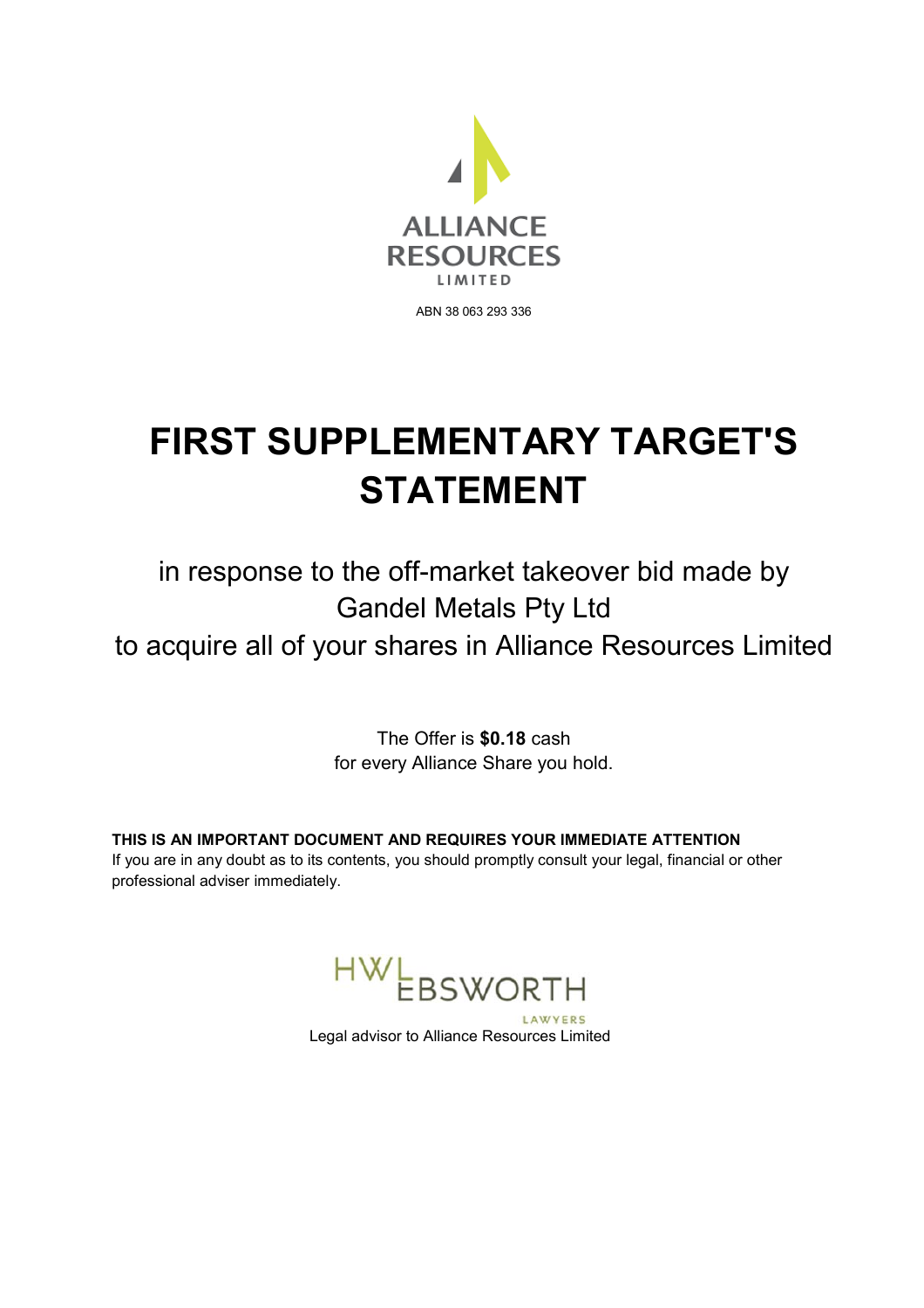## **INTRODUCTION**

#### **First Supplementary Target's Statement**

This document is the first supplementary target's statement dated 20 May 2022 (**First Supplementary Target's Statement**) to the target's statement dated 4 May 2022 (**Original Target's Statement**) issued by Alliance Resources Limited ACN 063 293 336 (ASX code: AGS) (**Alliance**) in response to the Offer made by Gandel Metals Pty Ltd ACN 102 347 955 (**Gandel Metals**) under its off-market takeover bid contained in its Bidder's Statement dated 4 April 2022 and Supplementary Bidder's Statement dated 14 April 2022.

This First Supplementary Target's Statement is given pursuant to Division 4 of Part 6.5 of the Corporations Act in compliance with the requirements of section 644.

This First Supplementary Target's Statement supplements and is to be read together with the Original Target's Statement. This document prevails in the event of any inconsistency with the Original Target's Statement.

#### **Important notices**

A copy of this First Supplementary Target's Statement was lodged with the Australian Securities and Investments Commission (**ASIC**) on 20 May 2022. Neither ASIC nor its officers take any responsibility for the contents of this First Supplementary Target's Statement.

#### **Defined terms and interpretation**

Unless the context otherwise requires, capitalised terms in this First Supplementary Target's Statement have the same meaning given to them in Section 8.1 of the Original Target's Statement. The rules of interpretation set out in Section 8.2 of the Original Target's Statement apply to this First Supplementary Target's Statement, unless the context otherwise requires.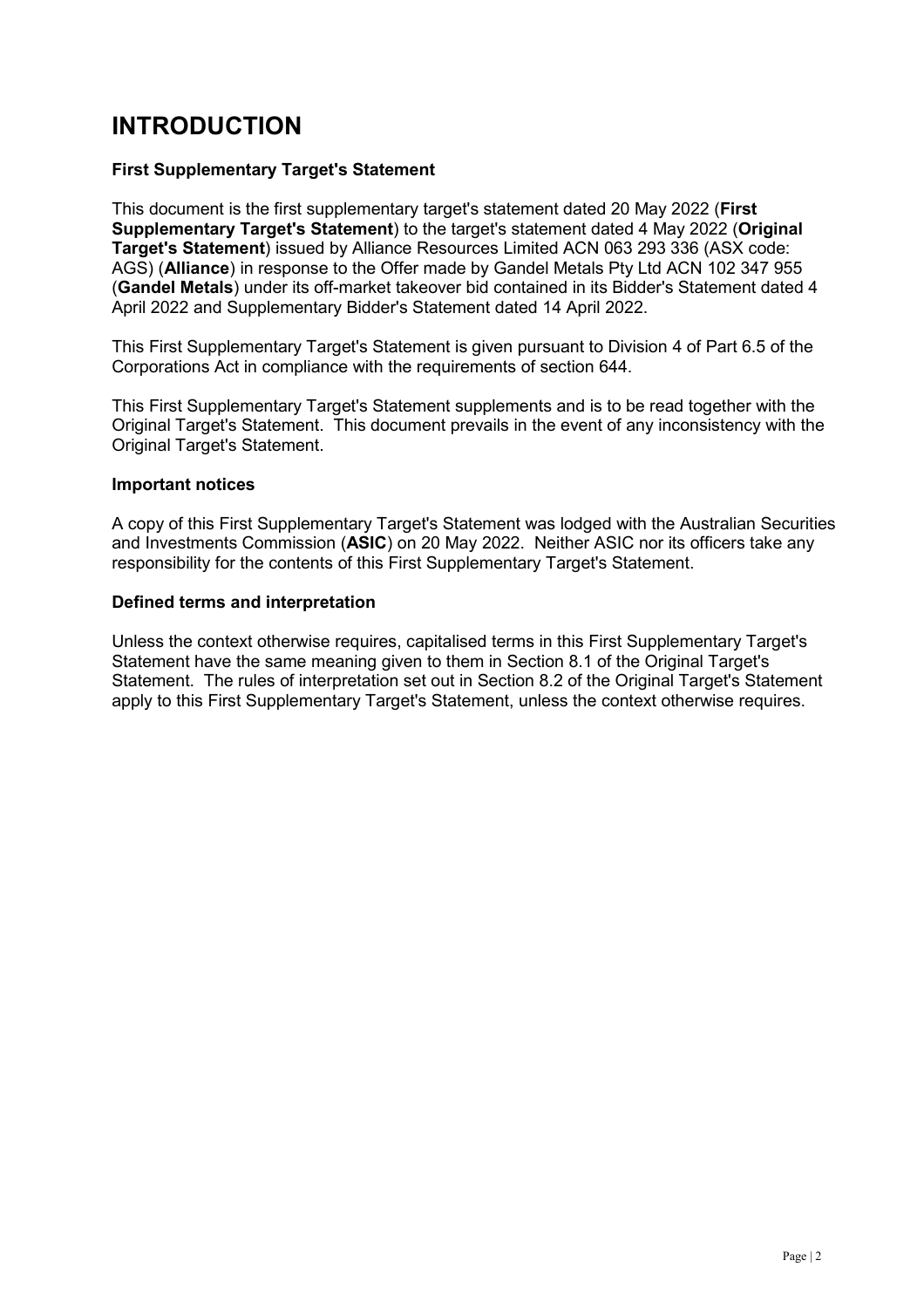### **CONTENTS**

## **KEY DATES**

| Announcement of Offer                                             | 4 April 2022              |
|-------------------------------------------------------------------|---------------------------|
| Date of Bidder's Statement                                        | 4 April 2022              |
| Date of Supplementary Bidder's Statement                          | 14 April 2022             |
| <b>Offer Period commences</b>                                     | 20 April 2022             |
| Date of Target's Statement                                        | 4 May 2022                |
| Date of First Supplementary Target's Statement                    | 20 May 2022               |
| Scheduled Close of Offer Period (unless withdrawn or<br>extended) | 7pm (AEST) on 6 June 2022 |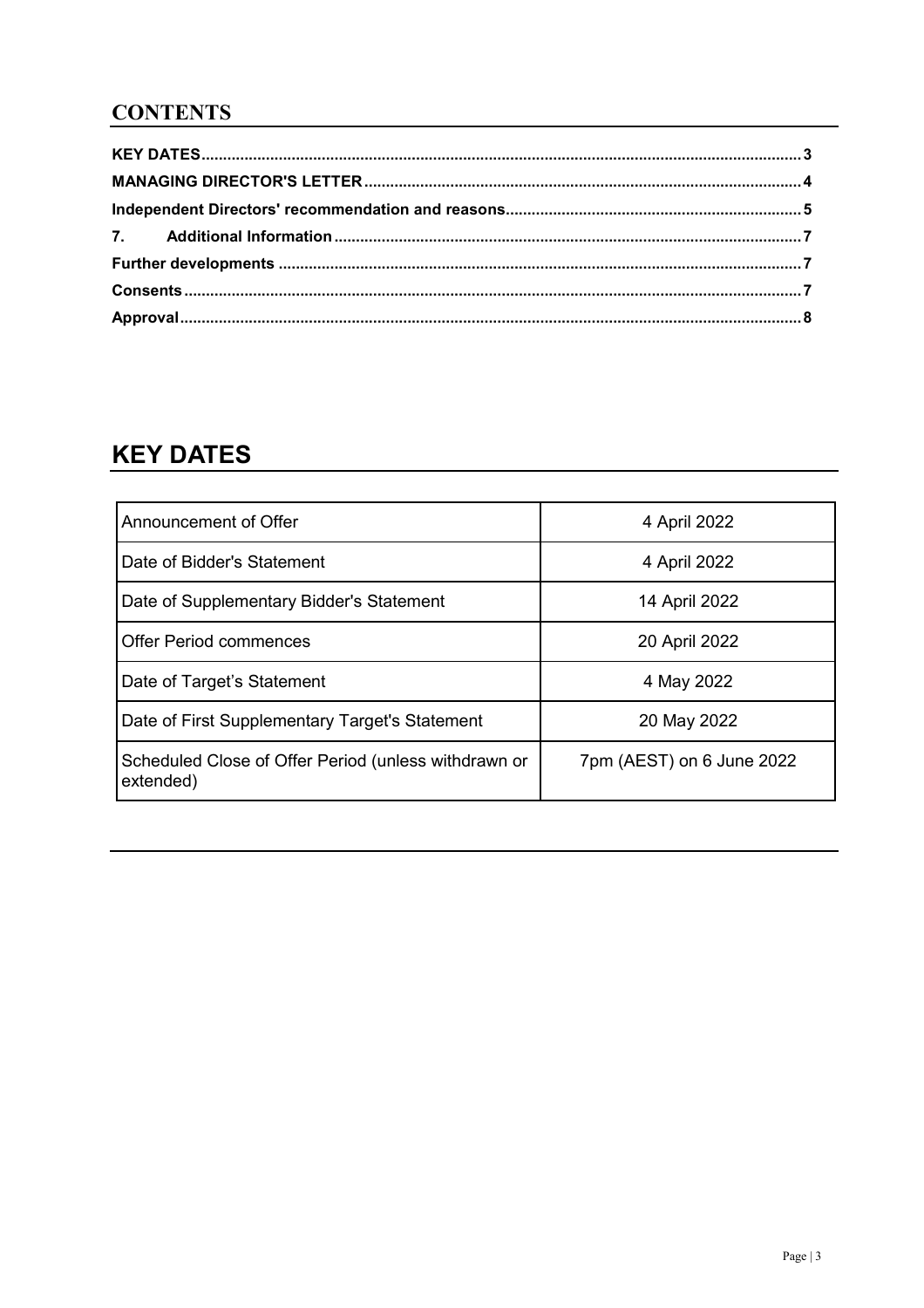Dear Alliance Shareholder,

The Independent Expert has concluded that the Offer is **fair and reasonable**.

The recommendations made by the Independent Directors in the Original Target's Statement and this First Supplementary Target's Statement are those of Kevin Malaxos and Anthony Lethlean. For the avoidance of doubt, Ian Gandel is not an Independent Director and any recommendations made by the Independent Directors does not include a recommendation by Ian Gandel. This is a result of Ian Gandel's position as a director of both Alliance and Gandel Metals.

#### **Your Independent Directors both recommend that in the absence of a superior proposal you ACCEPT the Offer for all of your Alliance Shares.**

Your Independent Directors have made this recommendation after a thorough consideration of the advantages and disadvantages of the Offer.

The possible advantages of the Offer include:

- the premium offered for Alliance Shares above the independent valuation in the Independent Expert's Report; and
- the opportunity for Shareholders to sell thinly traded shares in a company with a dominant or controlling shareholder.

The possible disadvantages of the Offer include:

- the uncertainty as to whether Gandel Metals will acquire a Relevant Interest in at least 90% of all Alliance Shares and if the conditions to the Offer will be satisfied or waived before the end of the Offer Period (at the time the Offer is accepted by the Shareholder);
- the loss of the Shareholder's ability to deal in its Alliance Shares after the Offer is accepted; and
- a delay in realising the value of the Shareholder's investment if the Offer is not accepted but nonetheless proceeds to the compulsory acquisition stage (Noting Gandel Metals has stated that it intends to proceed with compulsory acquisition (if the thresholds are satisfied) and delist Alliance from the ASX Official List.

The Independent Directors also make further observations in Section 1 which may be relevant to any shareholders who have an atypical risk appetite or a long investment horizon.

You are encouraged to read this First Supplementary Target's Statement and the Original Target's Statement in full as it sets out your Independent Directors' formal response to the Bidder's Statement and Supplementary Bidder's Statement, their recommendation and other important information to enable you to consider the Offer having regard to your personal circumstances. We also encourage you to seek your own independent financial, legal and taxation advice prior to deciding whether to accept the Offer.

If you have any questions regarding this First Supplementary Target's Statement, please contact Alliance on +613 9697 9090.

Yours faithfully

1. Maly

**Kevin Malaxos Managing Director**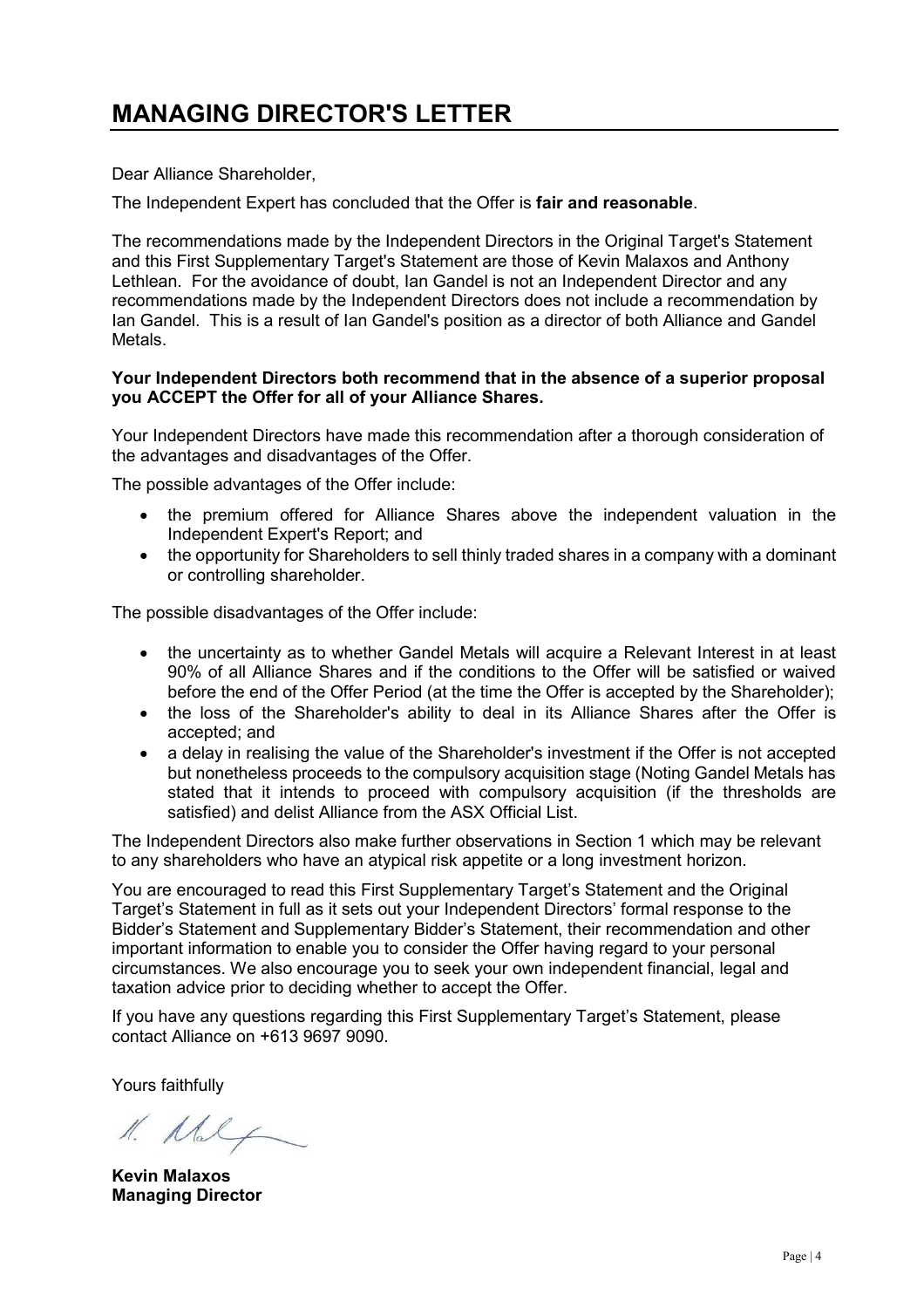#### **Independent Directors' recommendation and reasons**

#### **Your Independent Directors both recommend that, in the absence of a superior proposal you ACCEPT the Offer for all of your Alliance Shares.**

The Independent Directors recommended that you accept the Offer in light of the independent valuation of Alliance Shares and the disadvantages of holding relatively illiquid shares in a company with a dominant or controlling shareholder.

The Independent Directors do, however, make the following observations which may be relevant to any shareholders who have an atypical risk appetite or a long investment horizon.

#### **Advantages of the Offer**

#### *Net present value of Alliance Shares*

The Independent Expert has valued an Alliance Share at between \$0.048 and \$0.063. The Offer price is \$0.18. In the absence of a superior proposal, the Independent Directors recommend the offer should be accepted by shareholders who wish to realise a premium to the pre-Offer market price.

#### *Liquidity*

Alliance Shares are thinly traded on the ASX and may become even more so if Gandel Metals increases its holding to a greater controlling position. The Independent Directors are concerned that small shareholders take the opportunity to avoid being minority shareholders in a company with a dominant or controlling shareholder, possibly even one that is delisted from the ASX.

#### *Uncertain future*

The Independent Directors are confident that there is significant exploration upside potential at the Weednanna gold and iron deposit, but it requires Alliance to raise further capital. In addition, significant capital will be required by Alliance should the decision be made to develop the Weednanna gold and iron project. Current valuation methodologies, including those used for ASX reporting, mean that the upside value is not sufficiently certain for quantification. Therefore, any potential future upside value will not be available to any shareholders who accept the Offer, but equally those shareholders accepting the Offer would not be subject to a request to contribute further capital or face dilution.

Exploration undertaken by Alliance on the Weednanna project and announced on the ASX during the past 3 years has not grown the resource tonnage or contained gold. Exploration results have increased confidence in the published gold resource and ore shoots that contribute to the global resource but failed to increase the global gold resource tonnes and grade. Therefore, there is no guarantee that future exploration will increase the Weednanna total resource.

#### **Disadvantages of the Offer**

For completeness, the following may be disadvantages of the Offer for some or all Alliance Shareholders, regardless of the merits of the Offer. Each shareholder needs to weigh up the extent to which each of the following is relevant to their overall assessment of the net benefit or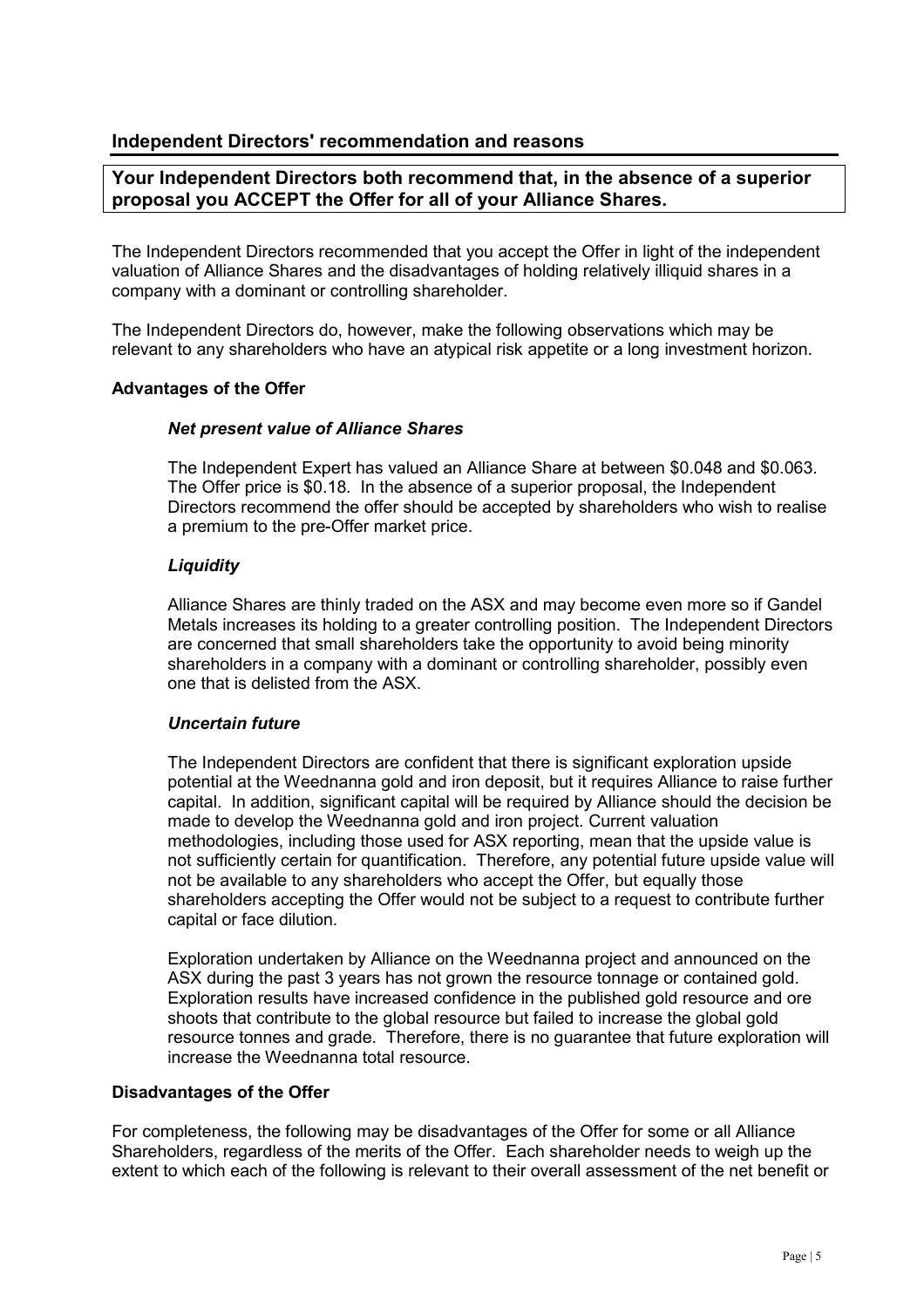detriment in their circumstances. Each possible disadvantage does not necessarily imply or suggest a particular course of action for a shareholder.

#### *Uncertainty of success of the Offer*

At the time of acceptance, you may not know if Gandel Metals will acquire a Relevant Interest in at least 90% of all Alliance Shares and if the conditions to the Offer will be satisfied or waived before the end of the Offer Period.

#### *Loss of ability to deal in Alliance Shares*

You may lose your ability to deal in your Alliance Shares after you accept the Offer.

#### *Delay in realising value*

You will have a delay in realising the value of your investment if you do not accept the Offer but compulsory acquisition occurs.

Any Alliance Shareholder considering retaining their Alliance Shares should also be aware that Gandel Metals has stated that its present intention is that, if it becomes entitled to do so under the Corporations Act, it will proceed with the compulsory acquisition of any outstanding Alliance Shares and seek to delist Alliance from the ASX.

In considering whether to accept or reject the Offer, the Independent Directors encourage you to:

- read the whole of this First Supplementary Target's Statement, the Original Target's Statement, the Bidder's Statement and Supplementary Bidder's Statement;
- assess the risks of holding shares in a company controlled by a majority shareholder. with a potentially illiquid market for its shares and reduced potential for price appreciation due to an illiquid market;
- have regard to your individual risk-reward profile, portfolio strategy, tax position and financial circumstances; and
- obtain financial advice from your broker or financial adviser regarding the Offer and obtain taxation advice on the effects of accepting the Offer.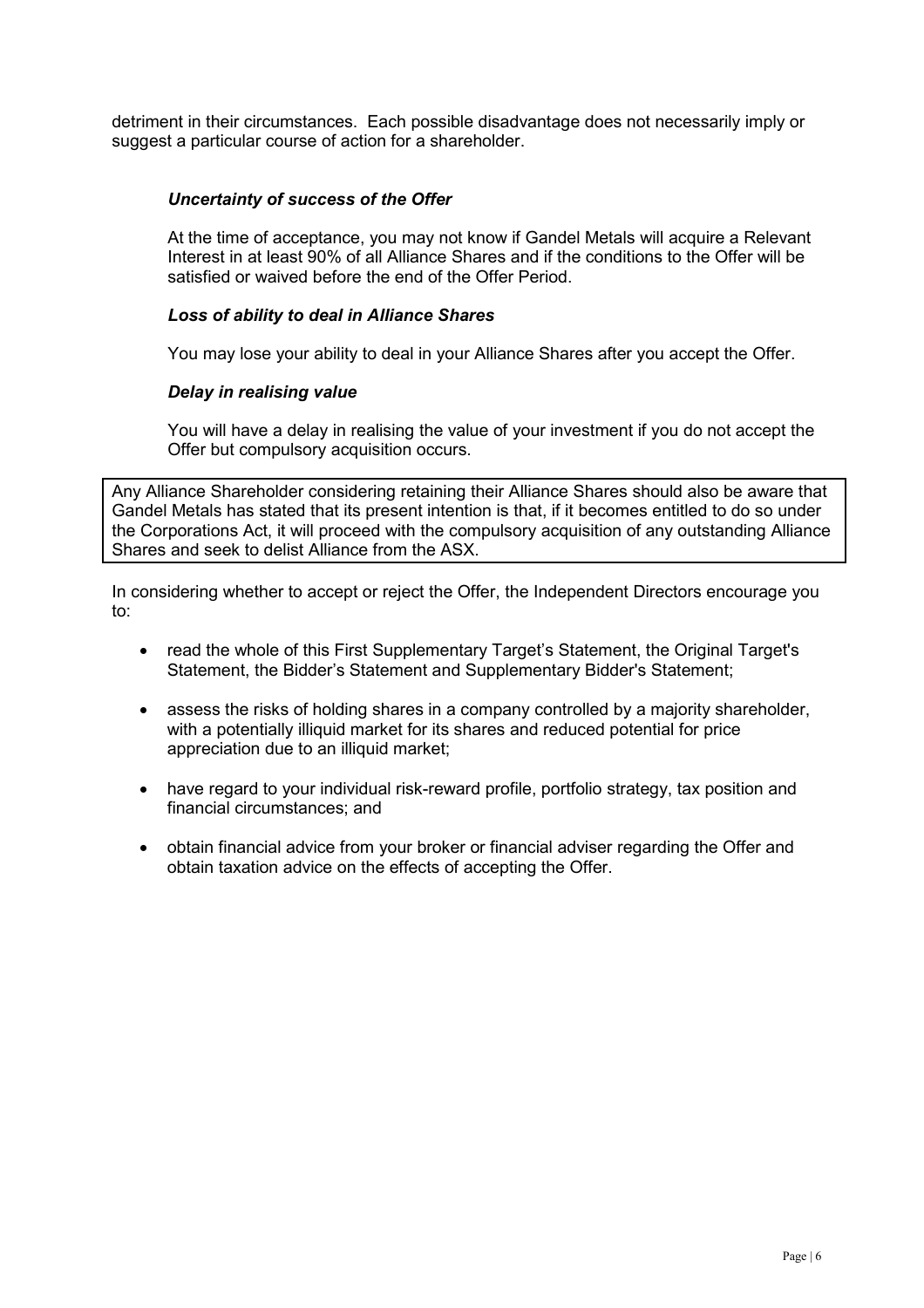#### **7. Additional Information**

#### **Other material information**

The Independent Directors have assumed, for the purposes of preparing the Original Target's Statement, that the information in the Bidder's Statement and Supplementary Bidder's Statement is accurate (unless they have expressly indicated otherwise in the Original Target's Statement). In deciding what information should be included in the Original Target's Statement, the Independent Directors have had regard to the:

- (a) nature of the Alliance Shares;
- (b) matters that Alliance Shareholders may reasonably be expected to know; and
- (c) fact that certain matters may reasonably be expected to be known to Alliance Shareholders' professional advisers.

#### 7.3 **Alliance Directors' interests and dealings in Alliance Shares**

No Independent Director holds shares in Alliance.

Mr Kevin Malaxos holds Employee Options in Alliance which will become immediately exercisable where a takeover bid within the meaning of the Corporations Act is made for Alliance and the Bidder becomes entitled to become the registered holder of at least 90% of the Alliance Shares on issue during the bid period. Mr Malaxos intends to exercise his Options (which may be some or all of his Options) and sell on-market (subject to any restrictions under the Alliance securities trading policy) or accept the Offer for the Alliance Shares that he is issued on exercise.

Any Options that are not exercised by the Closing Date will lapse in accordance with rule 10(a)(iii) of the Alliance employee share option plan rules.

### **Further developments**

Should there be any developments during the Offer Period which would alter the Independent Directors' recommendations in relation to the Offer, you will be notified through an ASX announcement and/or a further supplementary target's statement.

## **Consents**

HWL Ebsworth Lawyers has given its consent to being named in this First Supplementary Target's Statement as legal adviser to Alliance and has not withdrawn that consent before the lodging of this First Supplementary Target's Statement with ASIC.

Each person named in this section as having given its consent to the inclusion of a statement or being named in this First Supplementary Target's Statement:

- (a) does not make, or purport to make, any statement in this First Supplementary Target's Statement or any statement on which a statement in this First Supplementary Target's Statement is based other than as specified in this section; and
- (b) to the maximum extent permitted by law, expressly disclaims and takes no responsibility for any part of this First Supplementary Target's Statement, other than a reference to its